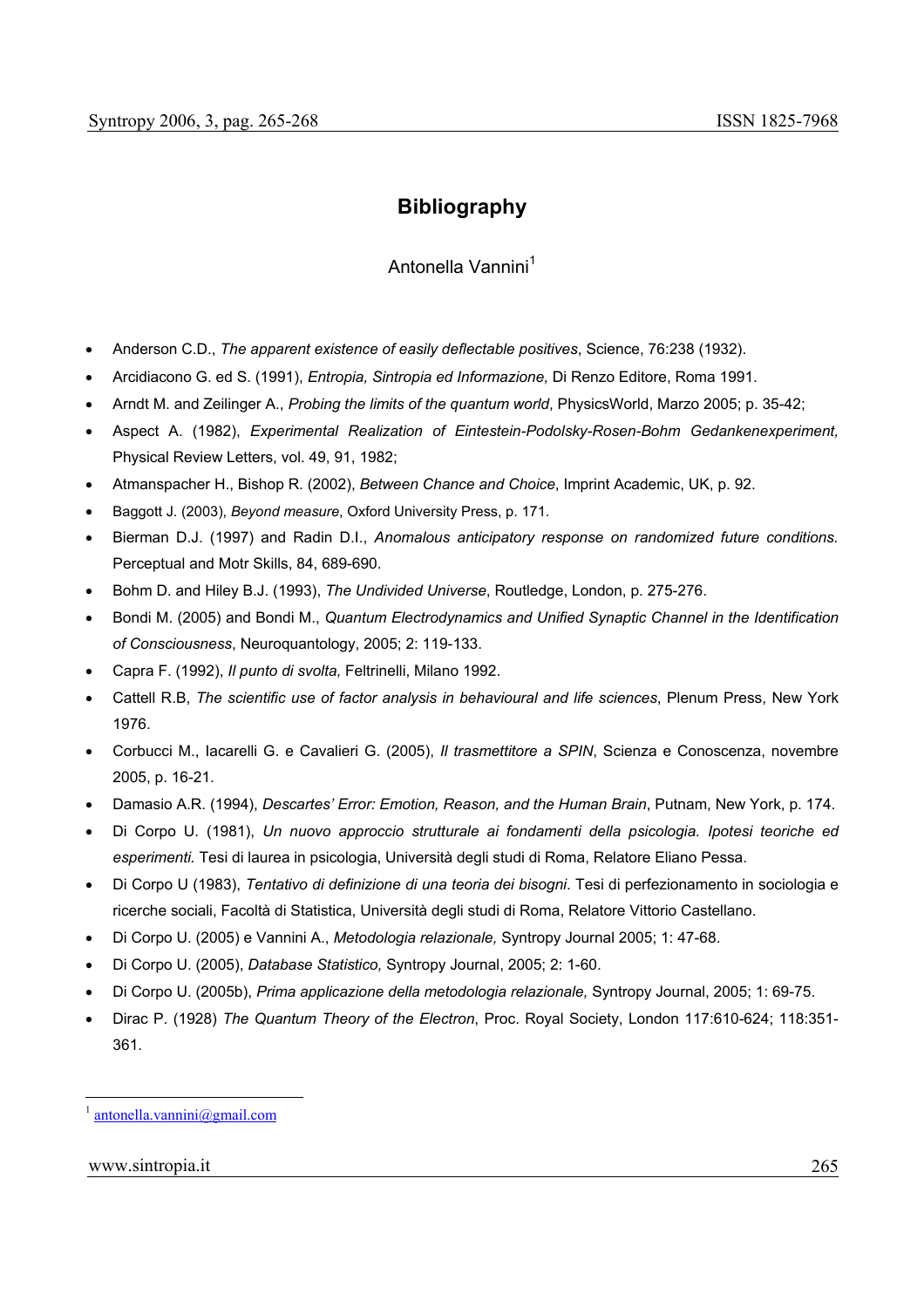- Dunne B.J. (1995) and Jahn R., *Consciousness and Anomalous Physical Phenomena,* Princeton University, School of Engineering and Applied Science, Techincal Note PEAR 95004;
- Eddignton A. (1927), *The Nature of the Physical world*, Ann Arbor Paperbacks, University of Michigan Press, Ann Arbor 1958.
- Eddington A. (1935), *New Pathways in Science.* Cambridge Univ. Press 1935.
- Eccles J.C. (1970), *Facing reality,* Springer, New York 1970.
- Einstein A. (1916), *Relatività, esposizione divulgativa,* Universale Bollati Boringhieri, Torino 1967.
- Fantappiè L. (1942), *Principi di una teoria unitaria del mondo fisico e biologico*, Di Renzo Editore, Roma 1991.
- Fantappiè L. (1993), *Conferenze scelte,* Di Renzo Editore, Roma 1993.
- Feynman R.P. (1949), *Theory of positron*, Phys. Rev. 76, p. 749.
- Frautschi S. (1982), *Entropy in an expanding universe*, Science, vol. 217, Aug. 13, 1982, 593-599.
- Freeman W. (2000), *Come pensa il cervello*, Einaudi, Milano 2000
- Galileo Galilei (1979), *Il Saggiatore,* a cura di Libero Sosio, Feltrinelli, Milano 1979.
- Hameroff, S.R. (1982) e Watt R.C., *Information processing in microtubules,* J. Theor. Biol., 98:549-561.
- Heaviside, O. (1890) *Electromagnetic Theory*, London.
- Heisenberg W. (1928a) *Letter to W. Pauli*, PC, May 3, Vol. 1, p. 443.
- Heisenberg W. (1928b) *Letter to W. Pauli*, PC, July 31, Vol. 1, p. 466.
- Heisenberg W. (1934) *Letter to W. Pauli*, PC, February 8, Vol. 2, p. 279.
- Hotson D.L. (2002), *Dirac's Equation and the Sea of Negative Energy*, Infinite Energy, 43: 2002.
- Ioannidis J.P.A. (2005), *Contradicted and Initially Stronger Effects in Highly Cited Clinical Research*, JAMA. 2005; 294: 218-228.
- Jahn R. (1997) and Dunne B.J.*, Science of Subjective,* Journal of Scientific Exploration, Vol. 11, No. 2, pp. 201–224, 1997.
- Jahn R. (2005) and Dunne B.J., *The Pear Proposition,* Journal of Scientific Exploration, Vol. 19, No. 2, pp. 195-245.
- King C. (1989), *Dual-Time Supercausality* Physics Essays 2/2 128-151.
- King, C. (2003), *Chaos, Quantum-transactions and Consciousness,* NeuroQuantology 2003; 1: 129-162.
- Kuhn, T., *La struttura delle rivoluzioni scientifiche,* Einaudi, Torino, 1978.
- Laplace P.S. (1795), *A philosophical Essay on Probabilities,* Springer-Verlag, New York, 1995.
- Lorenz E. (1963), *Deterministic Nonperiodic Flow*, Journal of the Atmospheric Sciences, 1963, Vol.20, No.2, pp.130-140.
- Luisi Pier Luigi (2003), *Autopoiesis: a review and a reappraisal,* Naturwissenschaften (2003) 90:49–59
- Mac Cormac E.R. (1996) and Stamenov M.I., *Fractals of Brain, fractals of mind,* in *Advances in counsciousness research,* Vol.7, John Benjamins Publishing Company, Amsterdam 1996.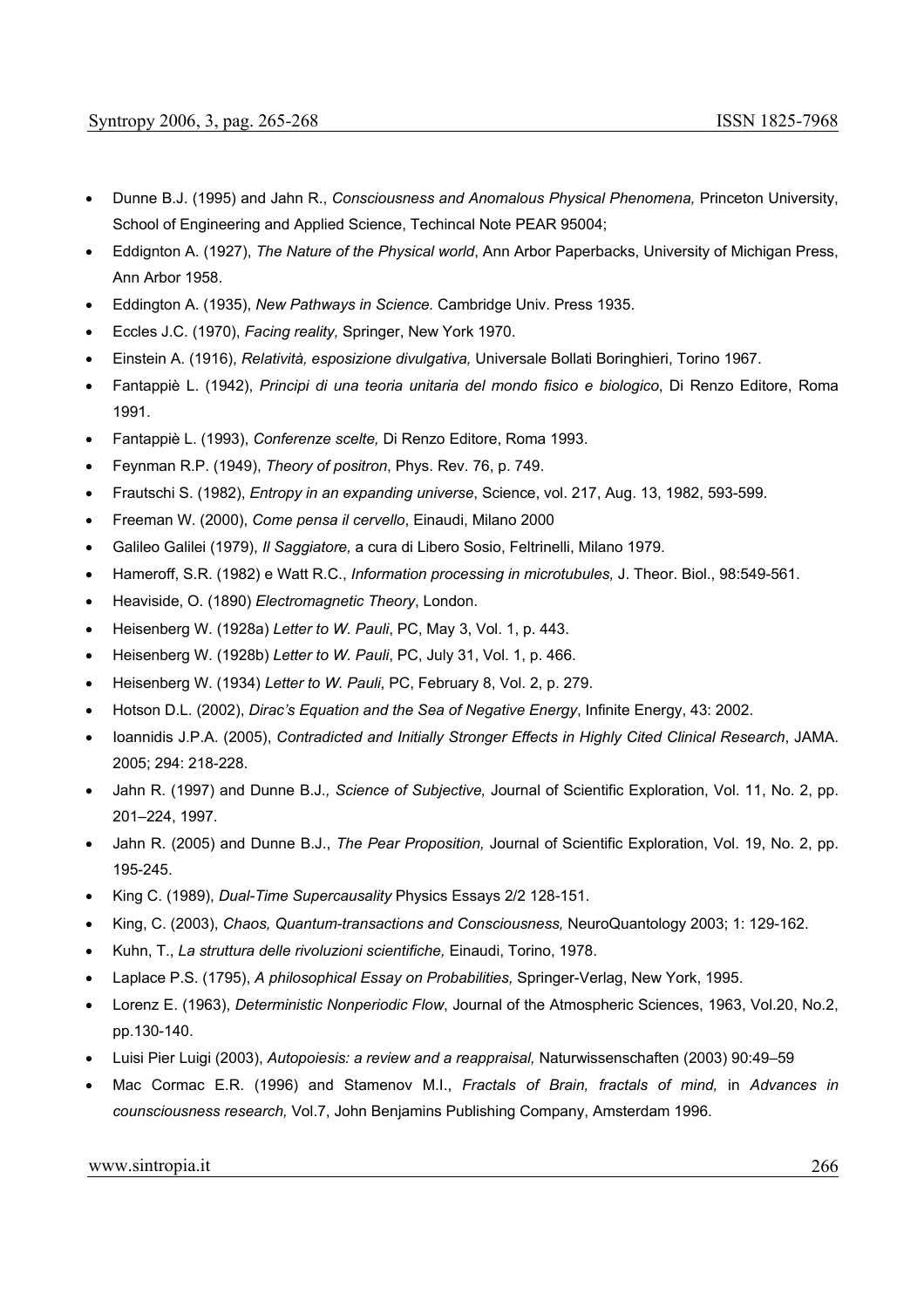- Mandelbrot B.B. (1987), *Gli oggetti frattali*, Einaudi, Torino 1987
- Marcelli D., (2000) and Braconnier A., *Adolescenza e psicopatologia*, Masson Editore, 2000.
- McClelland D.C. (1975) *Power: the inner experience*. New York: Halstead.
- Milgram S. (1974), *Obedience to Authority: An Experimental View*, Harpercollins, New York, 1974.
- Monod J. (1974), *Il caso e la necessità*, Oscar Mondatori, Milano.
- Newton I. (1686), *Principi matematici della filosofia naturale*, a cura di A. Pala, UTET, Torino, 1965.
- Newton I. (1704), *Scritti di ottica*, a cura di A. Pala, UTET, Torino 1978.
- Penrose R. (1989) and Isham C., *Quantum Concepts in Space & Time* , Oxford University Press.1989.
- Penrose R. (1999), *The Large, the Small and the Human Mind*, Carmbridge University Press, 1999, Cambridge, UK, p. 132.
- Poli M. (1994) and Prato Previde E., *Apprendere per sopravvivere,* Raffaello Cortina Editore, Milano 1994.
- Prigatano G.P. (1997), Ogano M. and Amakusa B., *A cross-cultural study on impaired self-awareness in Japanese patients with brain dysfunction. Neuropsychiatry*, Neuropsychology, and Behavioral Neurology, Vol. 10(2), 135-143.
- Prigatano G.P. (2003), *Challenging dogma in neuropsychology and related disciplines,* Archives of Clinical Neuropsychology 18 (2003) 811-825.
- Prigogine I. (1979), *La nuova alleanza,* Longanesi Editore, Milano 1979.
- Radin D. (2006), *Entangled Minds,* Paraview Books, New York.
- Rifkin J. (1982), *Entropia*, Mondatori, Milano.
- Rudfrau D., Lutz A., Cosmelli D., Lachaux J.P. and Le VanQuyen M. (2003), *From autopoiesis to neurophenomenology: Francisco Varela's exploration of the biophysics of being,* Biol Res 36: 27-65, 2003
- Sartori L. (2004), Martinelli M., Massaccesi S., and Tressoldi P. E., *Psychological correlates of ESP: heart*  rate differences between targets and non targets in clairvoyance and precognition forced choice tasks, atti della Convention 2004 della Parapsychological Association, p. 407-412.
- Schrödinger E. (1988), *Che cos'è la vita*, Sansoni, Firenze 1988, pag. 74-75.
- Skarda C.A. (1987) and Freeman W.J., *How brains make chaos in order to make sense of the world*, Behav. Brain. Sc., vol. 10, pp. 161--195, 1987. Stuart Mill J. (1943), *A System of Logic,* Sistema di logica deduttiva e induttiva, UTET, Torino 1988.
- Spottiswoode P. (2003) and May E., *Skin Conductance Prestimulus Response: Analyses, Artifacts and a Pilot Study,* Journal of Scientific Exploration, Vol. 17, No. 4, pp. 617-641.
- Szent-Gyorgyi, A. (1977) *Drive in Living Matter to Perfect Itself*, Synthesis 1, Vol. 1, No. 1, pp. 14-26
- Taylor J. (2001), *Hidden Unity in Nature Laws*, Cambridge University Press, 2001, Cambridge, Uk, p. 337.
- Tressoldi P. E. (2005), Martinelli M., Massaccesi S., and Sartori L., *Heart Rate Differences between Targets and Nontargets in Intuitive Tasks*, Human Physiology, Vol. 31, No. 6, 2005, pp. 646–650.
- Vannini A. (2005), *Entropy and Syntropy: from mechanical to life science,* Neuroquantology 2005; 2:88-110.
- Vannini A. (2005), *From mechanical to life causation,* Syntropy Journal 2005; 1: 80-105.